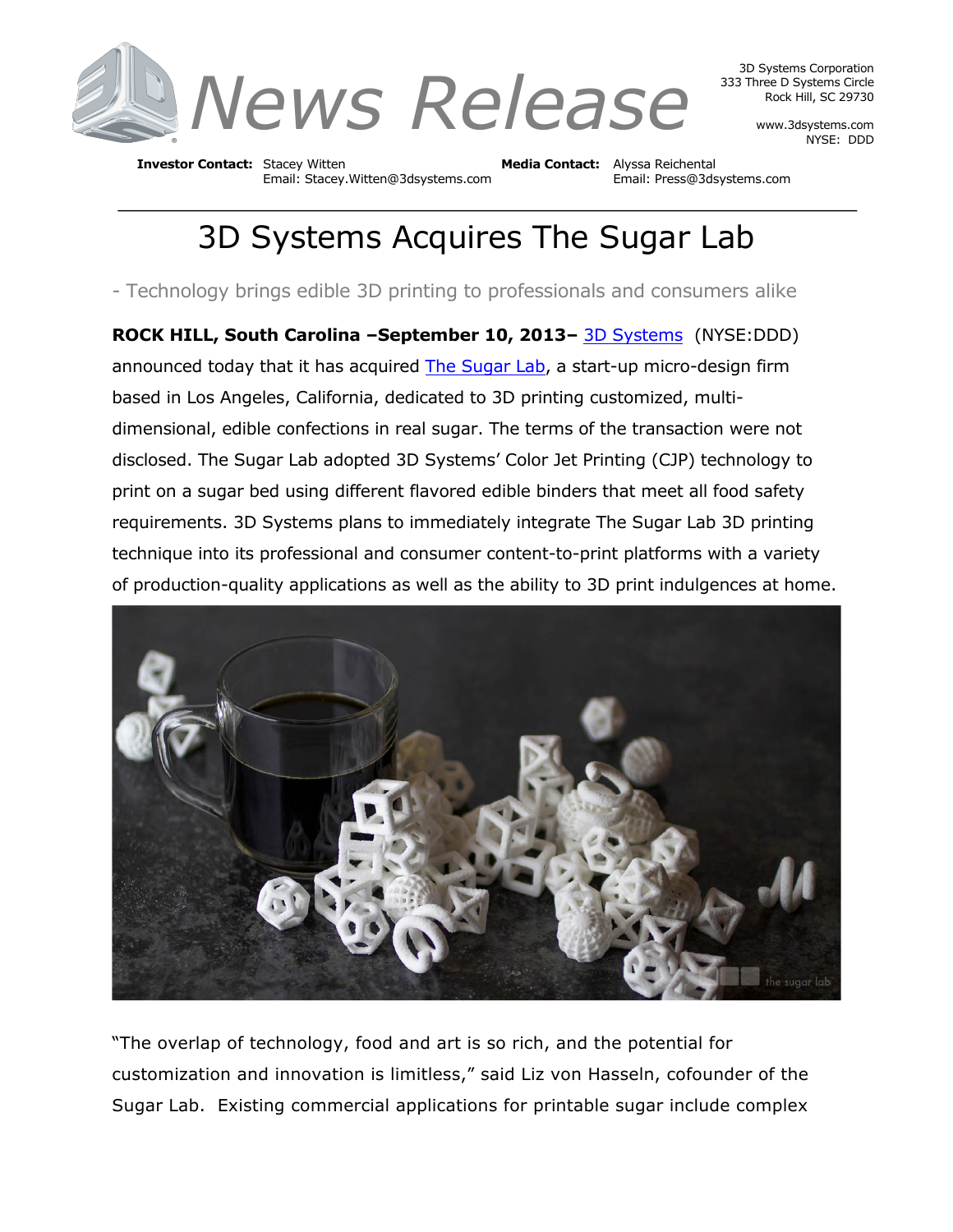sculptural cakes for weddings and special events that are made possible only with 3D printing, and customizable confections for bake shops and restaurants. Continued von Hasseln, "We see our technology quickly evolving into a variety of flavors and foods, powered by real food printers for professionals and consumers alike and we could not think of a more qualified partner than 3D Systems to help make that a reality."

"I believe there is a social covenant for indulgence that begins with desserts and The Sugar Lab will accelerate our ability to bring edible 3D printables to the masses while empowering chefs, restaurateurs and confectioners with never before explored digital creation tools for food," said Avi Reichental, President and CEO of 3D Systems. "We are absolutely thrilled to partner with two kindred spirits; Liz and Kyle von Hasseln to quickly re-purpose our core 3D Systems print technology and jointly create delicious, custom confections."

Explore the almost unlimited possibilities of 3D printed edibles at 3DSystems.com.

###

## **About 3D Systems Corporation**

3D Systems is a leading provider of 3D content-to-print solutions including 3D printers, print materials and on-demand custom parts services for professionals and consumers alike. The company also provides CAD, reverse engineering and inspection software tools and consumer 3D printers, apps and services. Its expertly integrated solutions replace and complement traditional methods and reduce the time and cost of designing new products by printing real parts directly from digital input. These solutions are used to rapidly design, create, communicate, prototype or produce real parts, empowering customers to manufacture the future.

More information on the company is available at www.3DSystems.com.

## **About The Sugar Lab**